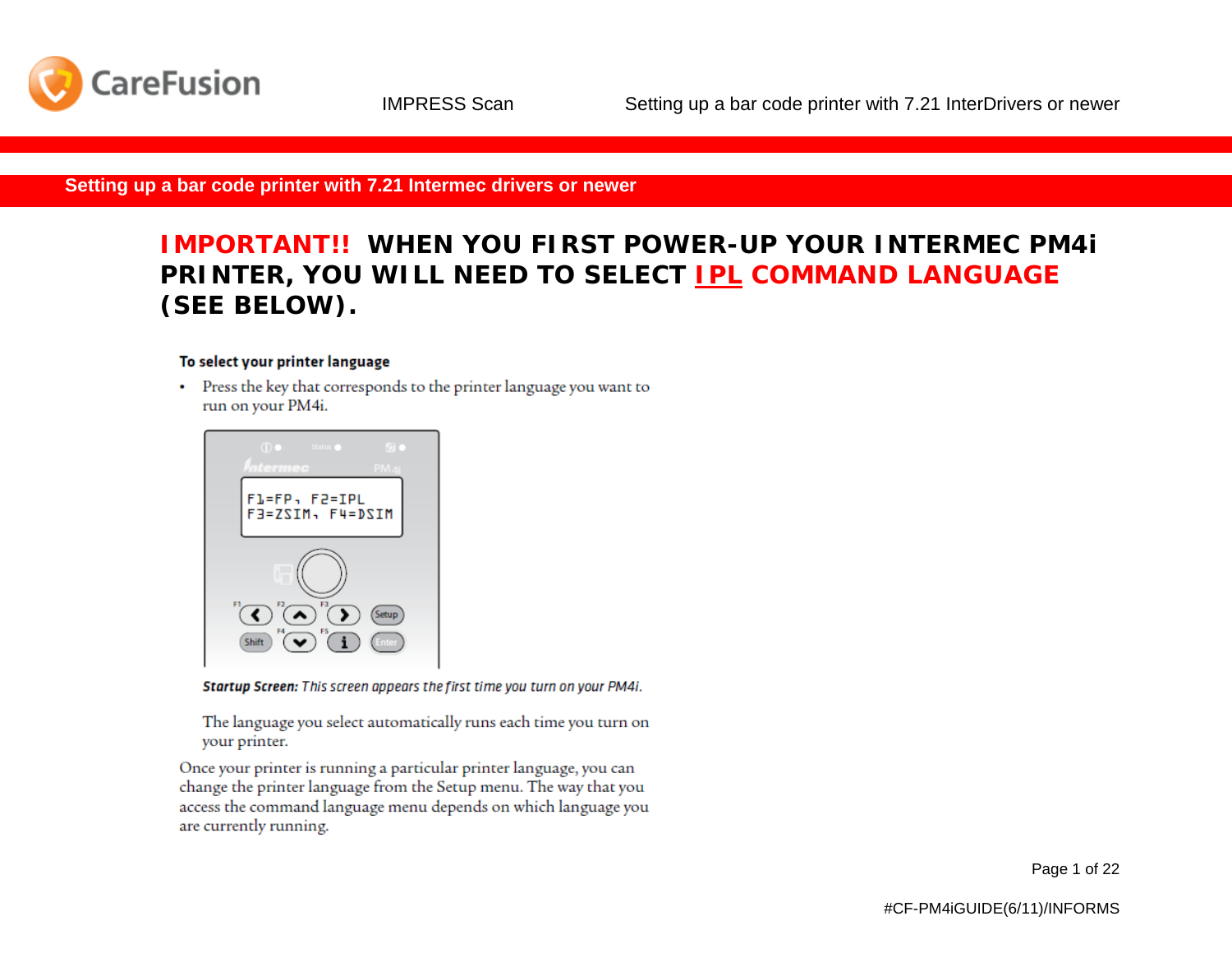If your printer is showing a different language on the display, you can change it to IPL LANGUAGE by following the steps below:

| Language                          | How to Access the Command Language Menu                                                                                      |  |  |
|-----------------------------------|------------------------------------------------------------------------------------------------------------------------------|--|--|
| <b>IPL</b>                        | • Go to SETUP > TEST/SERVICE > CMD<br><b>LANGUAGE.</b>                                                                       |  |  |
| Fingerprint or<br>Direct Protocol | • Go to SETUP > PRINT DEFS > CMD LANGUAGE.                                                                                   |  |  |
| ZSim or DSim                      | 1 Press (Setup)<br>2 Enter the Fingerprint password: 8311.<br>3 Press (Enter).<br>4 Go to SETUP > PRINT DEFS > CMD LANGUAGE. |  |  |

#### Changing the Printer Language From the Setup Menu

**For assistance with loading labels and ribbons, please visit our IMPRESS support page to view videos showing step-by-step instructions:**

**[www.informsinc.com/healthcare/impress](http://www.informsinc.com/healthcare/impress)**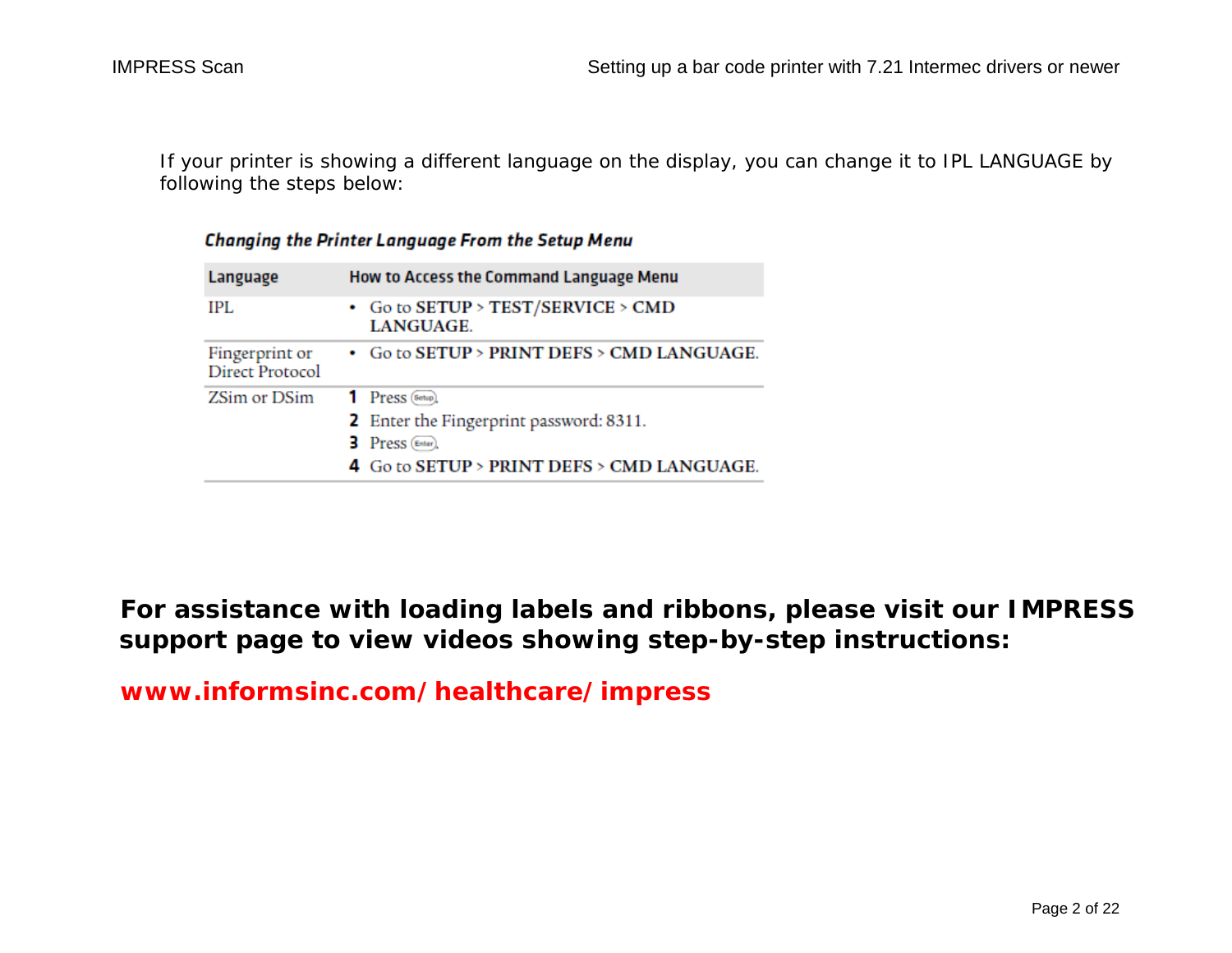- **0 INSTALL PRINTER DRIVERS** InterDriver 7.1.3 (this may require "Administrator" rights within Windows) *PLEASE NOTE: If you have an older version of Intermec InterDriver, you will need to remove the older drivers using Intermec's "InterDriver Removal Tool". Contact Rich Greene at Informs for assistance with this procedure – (480) 874-9874.*
	- **a.** Go to [www.intermec.com](http://www.intermec.com/) select "Support" and then "Downloads"

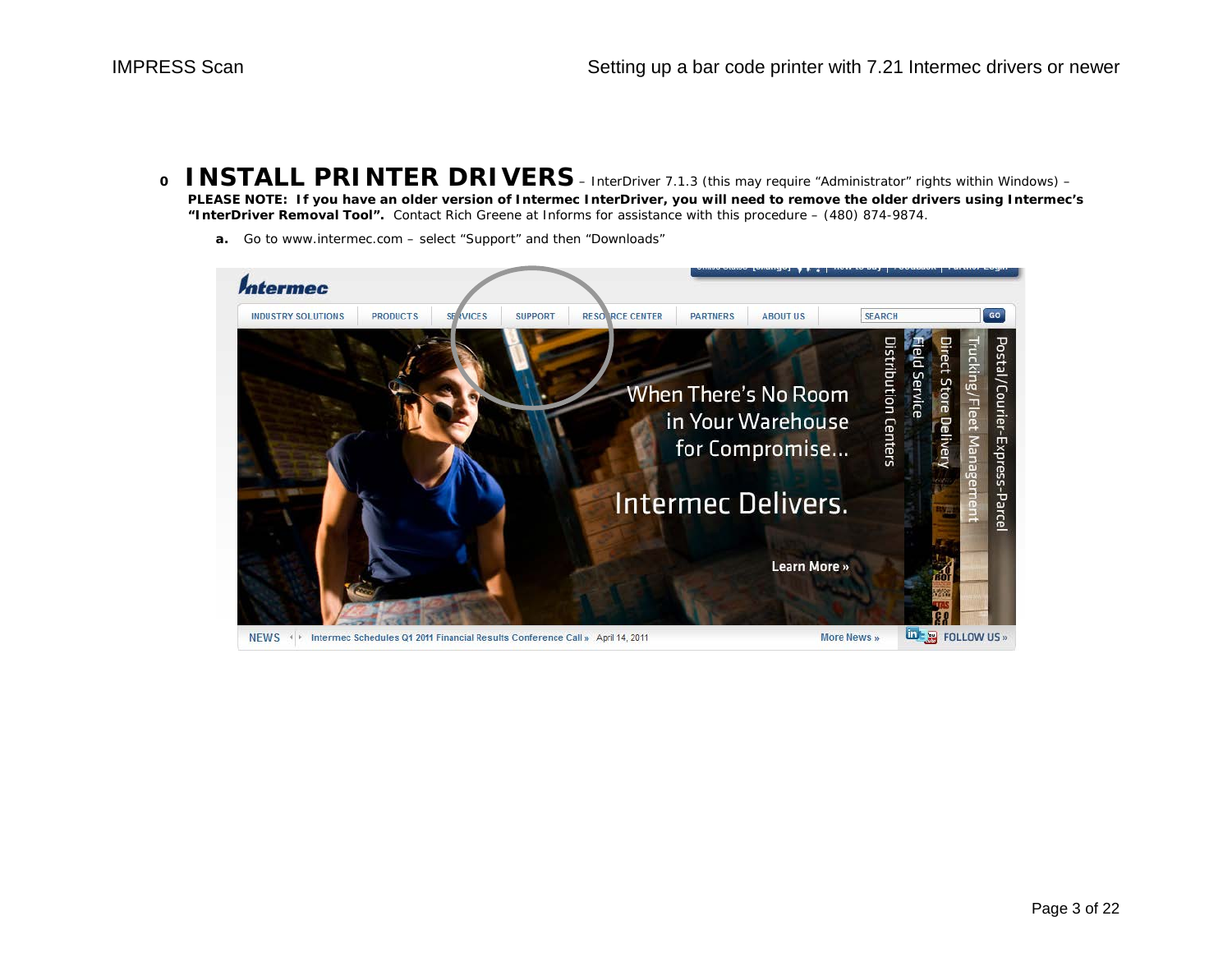**b. Complete the filters below and select the printer model number (i.e. PM4i), and press Submit:**

| <b>Locate Product</b>                                                                                 |
|-------------------------------------------------------------------------------------------------------|
| <b>Product Category</b>                                                                               |
| Printers and Media                                                                                    |
| <b>Product Family</b>                                                                                 |
| <b>Fixed Printers</b>                                                                                 |
| Product                                                                                               |
| PM4i                                                                                                  |
| Submit                                                                                                |
| Still can't find a download? View a list of all downloads<br>Or, perhaps you are looking for manuals. |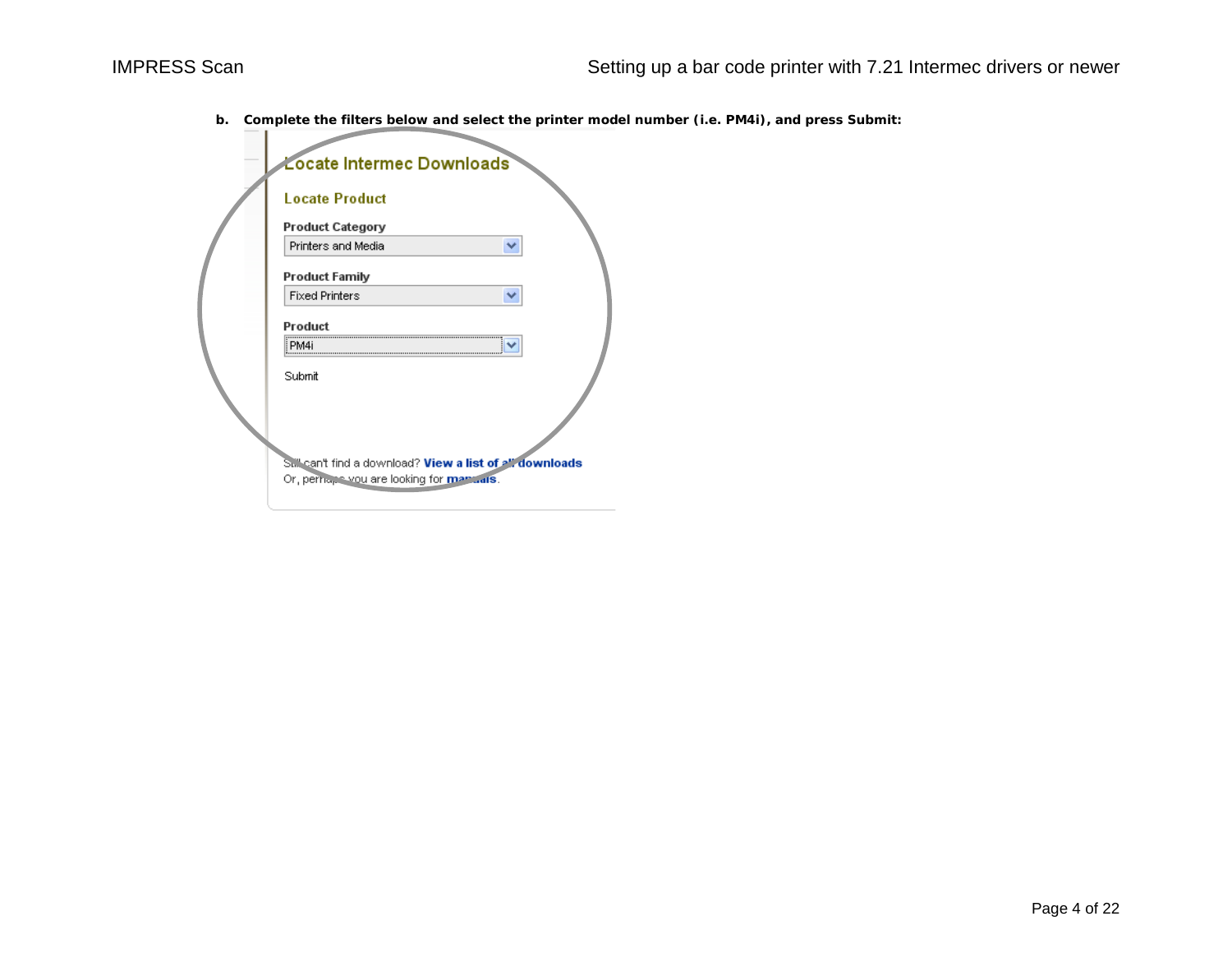**c. Scroll to the BOTTOM OF THE PAGE to the "Windows Drivers" section, and select InterDriver Windows version 7.21. Click the file to begin downloading InterDriver files (click RUN to begin installaton).** 

| <b><i>BEACHING</i></b><br>printers, version<br>1.2                                          |            | YORDRID Up to Fingurphin U.F.F.U. Fingurphin TU.U.U., II L.Z. F.U., FU. ZUUD<br>and IPL 10.0.0 are supported.                                                                                                                                      |                                 |  |
|---------------------------------------------------------------------------------------------|------------|----------------------------------------------------------------------------------------------------------------------------------------------------------------------------------------------------------------------------------------------------|---------------------------------|--|
| Avalanche<br>package for<br>EasyCoder<br><b>PF/PM/PX-series</b><br>printers, version<br>1.1 | 3.68<br>MВ | The zip file contains Wavelink Avalanche packages to<br>configure Intermec printers and a README file containing<br>information on files, printer models and versions. Firmware<br>versions up to Fingerprint 8.70.0 and IPL 2.70.0 are supported. | Tuesday.<br>December<br>8.2009  |  |
| Avalanche<br>package for<br>EasyCoder<br><b>PF/PM/PX-series</b><br>printers, version<br>1.0 | 3.59<br>мв | The zip file contains Wavelink Avalanche packages to<br>configure Intermec printers and a README file containing<br>information on files, printer models and versions. Firmware<br>versions up to Fingerprint 8.60 and IPL 2.60 are supported.     | Tuesday,<br>December<br>8, 2009 |  |

#### **OS/Firmware/Drivers**

| <b>JWIllOau</b>                                                      | Size:         | <b>Notes</b>                                                                                                                                                                                                                                                                                                                                                                                                                          | <b>Date</b>                    | <b>Registration Reg.</b> |
|----------------------------------------------------------------------|---------------|---------------------------------------------------------------------------------------------------------------------------------------------------------------------------------------------------------------------------------------------------------------------------------------------------------------------------------------------------------------------------------------------------------------------------------------|--------------------------------|--------------------------|
| InterDriver -<br><b>Windows Driver</b><br>ver. 7.21                  | <b>4.7M</b>   | OS Support: Windows 2000 and 32-bit and 64-bit editions of<br>XP Professional, Server 2003, 2008, Vista and Windows 7.<br>Supported printers: EasyCoder? 91, 101, 201, 301, 401, 501,<br>501XP, 601, 601XP, 3240, 3400D, 3400E, 3440, 3600, 4400,<br>4420, 4440, 4830, 7421, 7422, C4, E4, F2, F4, PB21, PB22,<br>PB31, PB32, PB42, PB50, PB51, PC4, PC41, PD4, PD41,<br>PD42, PF2i, PF4Ci, PF4i, PF8d, PF8d, PM4i, PW50, PX4i, PX6i. | Tuesdav.<br>December<br>7.2010 |                          |
| <b>Multiple Firmware</b><br>ver. 8.78.1<br>(PF/PM/PX) ver.<br>8.78.1 | 25.9M         | WARNING!!! Requires minimum 8 MB flash and 16 MB<br>SDRAM.<br>Contains printer command languages: Fingerprint, IPL and<br>simulators DSim and ZSim. Technical bulletin is available at<br>Knowledge Central, answer #12338                                                                                                                                                                                                            | Tuesday,<br>June 15.<br>2010   |                          |
| <b>Multiple Firmware</b><br>ver. 8.78.2 (PM)<br>ver. 8.78.2          | 21.6M         | WARNING!!! Requires minimum 8 MB flash and 16 MB<br>SDRAM.<br>Contains printer command languages: Fingerprint, IPL and<br>simulators DSim and ZSim.                                                                                                                                                                                                                                                                                   | Monday,<br>June 14.<br>2010    |                          |
| <b>Printer User</b><br><b>Defined Maptable</b><br>- - -              | 136<br>kbytes | The zip file contains explanations and files showing how to<br>make user defined single/double byte maptables.                                                                                                                                                                                                                                                                                                                        | Tuesday.<br>December<br>-----  |                          |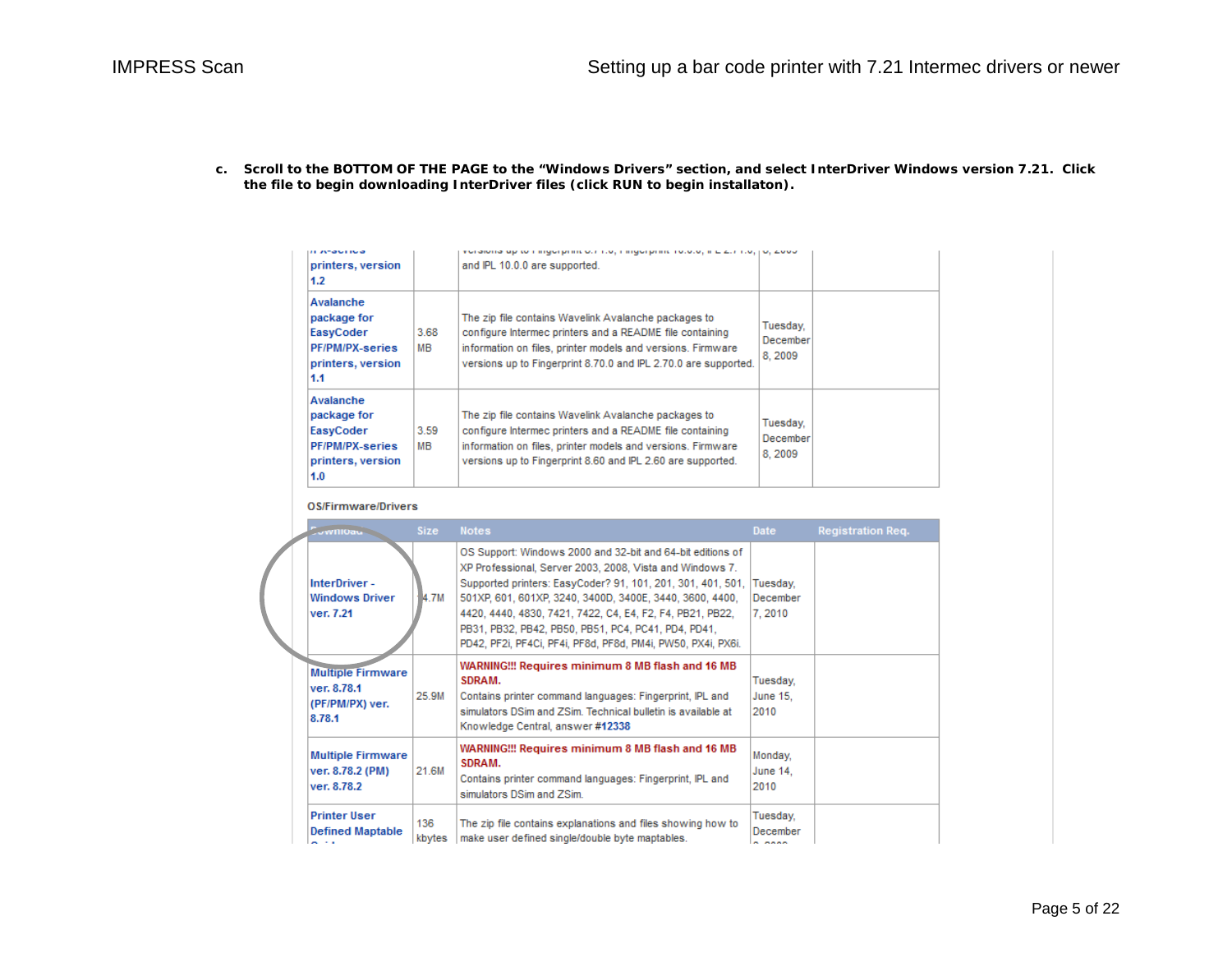**d. After installation is complete, you should now ADD the printer. To do this, click "START" – Control Panel – and open Printers and Faxes. Click "Add a printer" to begin the process. Follow the prompts for the desired setup, and select the model of printer that you wish to install from the list.** 

**IMPORTANT: Be sure to select the correct model with the CORRECT RESOLUTION and CORRECT LANGUAGE. You should select "EasyCoder PM4i (203dpi) - IPL.** 

| <b>Add Printer Wizard</b>                                                                                                                                                                                                    |                                                                                                                                                |  |  |  |
|------------------------------------------------------------------------------------------------------------------------------------------------------------------------------------------------------------------------------|------------------------------------------------------------------------------------------------------------------------------------------------|--|--|--|
| <b>Install Printer Software</b><br>The manufacturer and model determine which printer software to use.                                                                                                                       |                                                                                                                                                |  |  |  |
| Select the manufacturer and model of your printer. If your printer came with an installation<br>disk, click Have Disk. If your printer is not listed, consult your printer documentation for<br>compatible printer software. |                                                                                                                                                |  |  |  |
| Manufacturer                                                                                                                                                                                                                 | Printers<br>⌒                                                                                                                                  |  |  |  |
| infotec<br>Intermec<br>lwatsu<br>Kodak<br>Konica<br>$\cdots$                                                                                                                                                                 | EasyCoder PM4i (203 dpi) - DP<br>EasyCoder PM4i (203 dpi) - IPL<br>EasyCoder PM4i (300 dpi) - DP<br>EasyCoder PM4i (300 dpi) - IPL<br>er emmen |  |  |  |
| Have Disk<br>Windows Update<br>This driver is not digitally signed!<br>Tell me why driver signing is important                                                                                                               |                                                                                                                                                |  |  |  |
|                                                                                                                                                                                                                              | Next ><br>Cancel<br>к васк                                                                                                                     |  |  |  |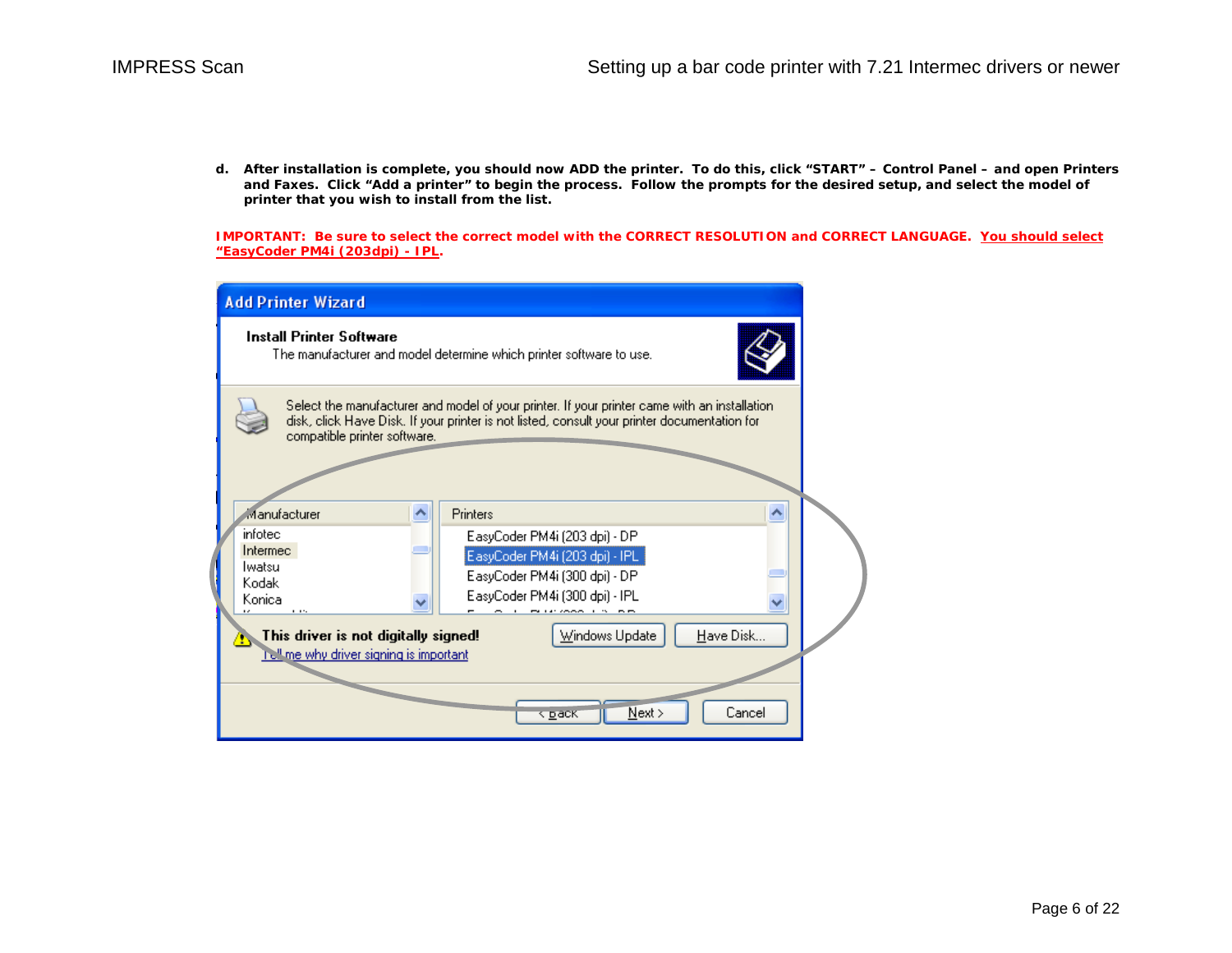**The wizard may prompt you to search for a missing file (with a FILES NEEDED) window. If so, click "Browse" and select the INTERMEC folder (C:\Intermec)– then the InterDriver7 folder. This should display the missing file. Click "Open" to select the correct path, and then click OK to complete the installation.** 

| Completing the Add Printer<br>Wizard<br><b>Files Needed</b><br><b>Locate File</b><br>$V$ <b>O</b> $\beta$ $P$ $\Box$<br>InterDriver7<br>Look in:<br>in#base.ddz |
|-----------------------------------------------------------------------------------------------------------------------------------------------------------------|
|                                                                                                                                                                 |
|                                                                                                                                                                 |
|                                                                                                                                                                 |
|                                                                                                                                                                 |
|                                                                                                                                                                 |
| File name:<br>Qpen<br>in#base<br>×                                                                                                                              |
| Cancel<br>Files of type:<br>in#base.ddz;in#base.dd<br>$\checkmark$<br><b>O</b> pen<br><b>IT HELD NO</b>                                                         |

**YOUR PRINTER SHOULD NOW BE DISPLAYED IN YOUR "PRINTERS AND FAXES" LIST. You are now ready to setup the Driver for IMPRESS®.**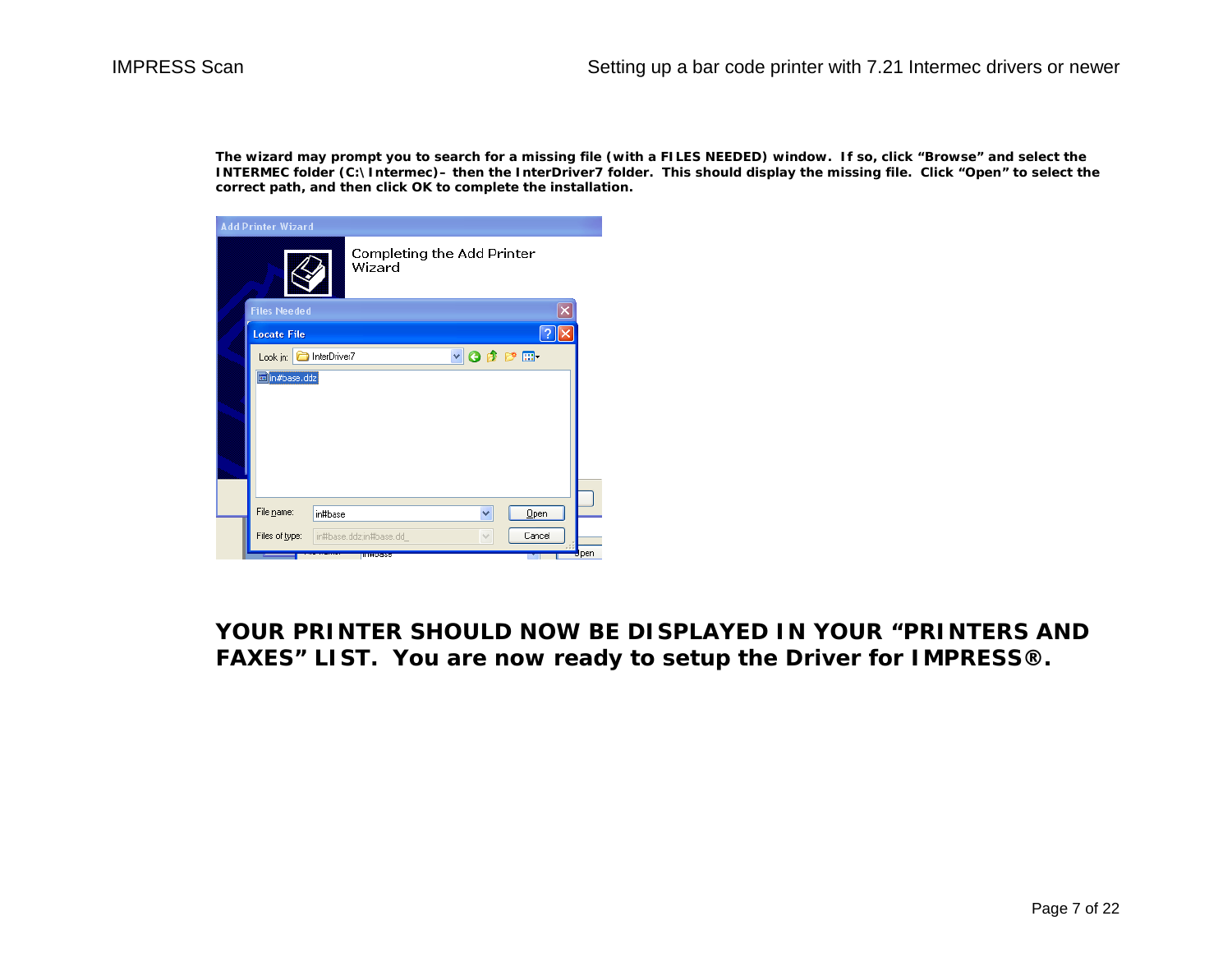### **<sup>1</sup> SET-UP PRINTER DRIVER** Open your Barcode Printer Properties window:

In Windows XP, click the **Start** button and select **Printers and Faxes (this may be under Control Panel)**. Right-click the barcode printer and select **Properties**.

For other operating systems, consult your network administrator or technical support.

| EasyCoder PM4i (203 dpi) - IPL Properties                                  |
|----------------------------------------------------------------------------|
| General<br>Sharing<br>Ports<br>Advanced<br>Fonts<br>Tools<br>About         |
| Go to the General tab.<br>$\overline{2}$<br>EasyCoder PM4i (203 dpi) - IPL |
| Location:                                                                  |
| Comment:                                                                   |
| Model:<br>EasyCoder PM4i (203 dpi) - IPL                                   |
| Features                                                                   |
| Color: No<br>Paper available:                                              |
| Double-sided: No                                                           |
| Staple: No                                                                 |
| Speed: Unknown                                                             |
| Maximum resolution: 203 dpi<br>3<br>Click the Printing Preferences button. |
| Printing Preferences<br>Print Test Page                                    |
| OK<br>Cancel<br>Apply<br>Help                                              |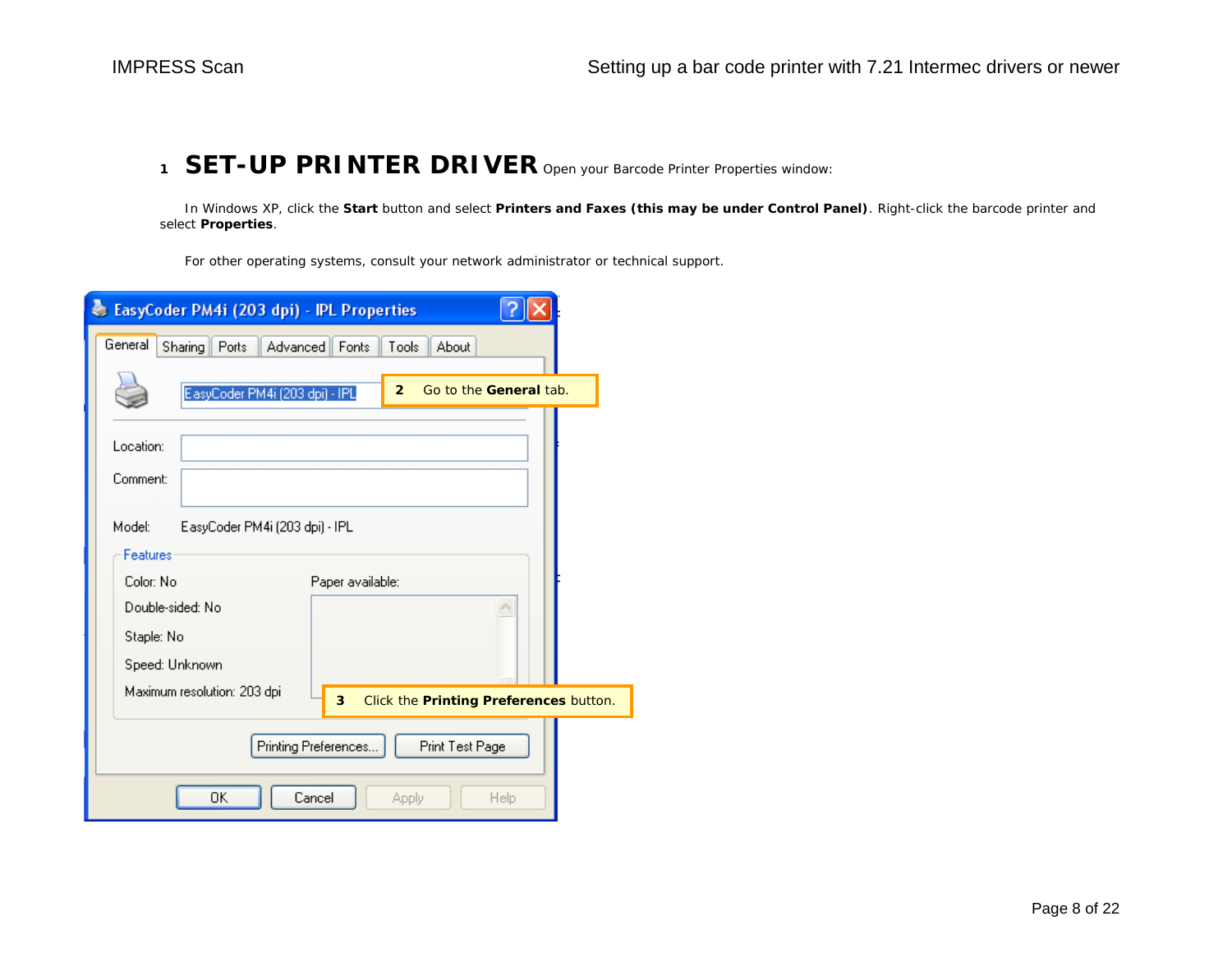| EasyCoder PM4i (203 d<br>Go to the Page Setup tab.<br>$\overline{4}$<br>Page Setup<br>Graphics Stock T Uptions T About                     |                                                                                                            |
|--------------------------------------------------------------------------------------------------------------------------------------------|------------------------------------------------------------------------------------------------------------|
| Stock                                                                                                                                      |                                                                                                            |
| USER (4.00 in x 4.00 in)<br>Name:<br>×<br>Edit<br>Ne <u>w</u><br>veiere…<br>Click the <b>New</b> button.<br>5<br>Preview<br>lets           | <b>NOTE: DO NOT EDIT an</b><br>existing Label; these labels<br>will not work with IMPRESS<br><b>SCAN 3</b> |
| Mirror Image<br><b>O Fortrait</b><br>◯ <u>L</u> andscape<br>Negative<br><b>ALE</b><br><b>WILLIU</b><br>◯ Portrait 180°<br>◯ Landscape 180° |                                                                                                            |
| Preset<br><default settings=""><br/>M<br/>Manage<br/>Name:</default>                                                                       |                                                                                                            |
| Advanced Options                                                                                                                           |                                                                                                            |
| © 1999-2007 Intermed Technologies Corporation.                                                                                             |                                                                                                            |
| @ 1998-2007 Seagull Scientific, Inc.,<br>Authors of the BarTender® label software.                                                         |                                                                                                            |
| OΚ<br>Help<br>Cancel<br>Apply                                                                                                              |                                                                                                            |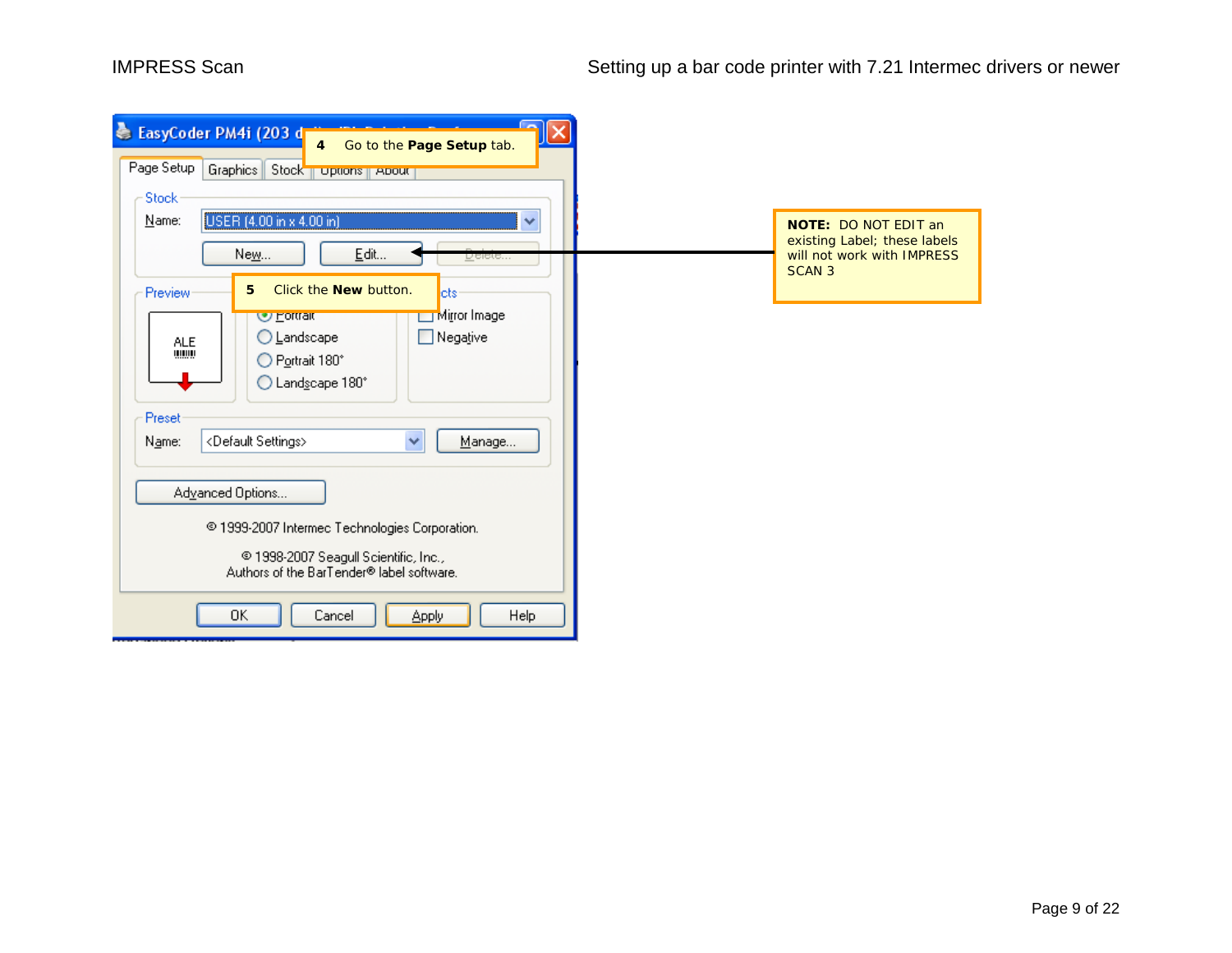

Repeat steps 5 – 7 to create new labels for IMPRESS 2x1 with width of 2, height 1; and IMPRESS 4x1, width of 4, height of 1, if applicable.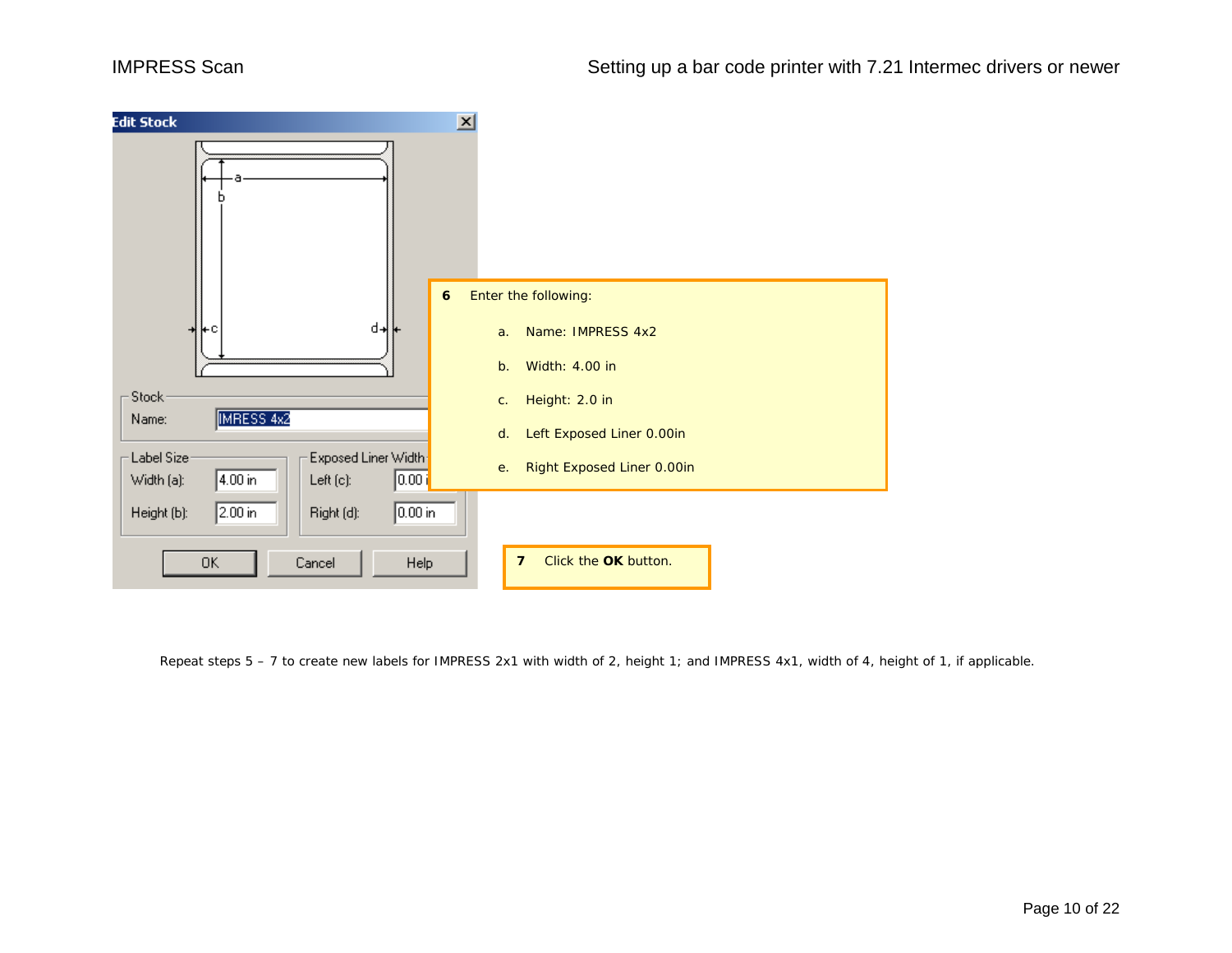| EasyCoder PM4i (203 dpi) - IPL Printing Preferences ?           |  |  |  |  |
|-----------------------------------------------------------------|--|--|--|--|
| Page Setup<br>Graphics<br>Stock<br>Options<br>About             |  |  |  |  |
| Stock                                                           |  |  |  |  |
| Name:<br>IMPRESS 4"x2" (4.00 in x 2.00 in)                      |  |  |  |  |
| <u>Edit…</u><br>Delete<br>Ne <u>w</u>                           |  |  |  |  |
| Preview<br>Orientation<br>Effects                               |  |  |  |  |
| ⊙ Portrait<br>Mirror Image                                      |  |  |  |  |
| ◯ <u>L</u> andscape<br>Negative<br><b>ALE</b><br><b>LILIULI</b> |  |  |  |  |
| ◯ Portrait 180°                                                 |  |  |  |  |
| Landscape 180°                                                  |  |  |  |  |
| Preset                                                          |  |  |  |  |
| <current settings=""><br/>Manage<br/>Name:</current>            |  |  |  |  |
|                                                                 |  |  |  |  |
| Advanced Options                                                |  |  |  |  |
| 8<br>Click the Apply button.<br><sup>◎</sup> 1999-200           |  |  |  |  |
| Then click OK.<br>@199<br>9                                     |  |  |  |  |
| Authors                                                         |  |  |  |  |
| OΚ<br>Cancel<br>Help<br><b>Apply</b>                            |  |  |  |  |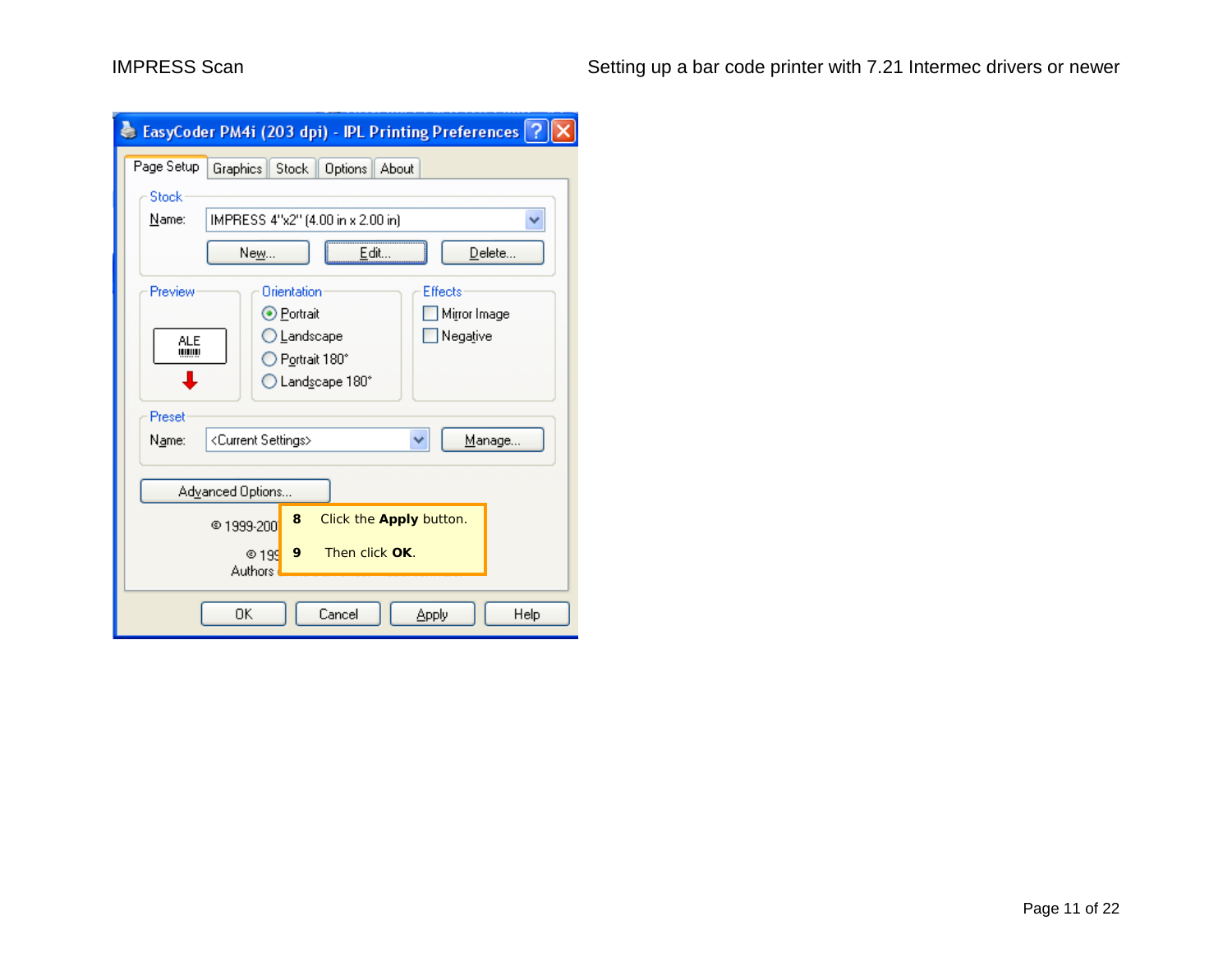**2** Open your Barcode Printer Properties window:

In Windows XP, click the **Start** button and select **Printers and Faxes**. Right-click the barcode printer and select **Properties**.

For other operating systems, consult your network administrator or technical support.

| EasyCoder PM4i (203 dpi) - IPL Properties                                 |
|---------------------------------------------------------------------------|
| Tools<br>Sharing<br>Ports<br>General<br><b>Advanced</b><br>Fonts<br>About |
| Printer<br>Print<br>Action ▼<br>$\sqrt{2}$ Configure                      |
|                                                                           |
| Driver<br>Driver Options<br>Logging Options                               |
| Status Monitoring<br>Manage Cache                                         |
|                                                                           |
| Click on Tool Tab.<br>$\mathbf 1$ .                                       |
| 2.<br><b>Click on Driver Options</b>                                      |
|                                                                           |
|                                                                           |
|                                                                           |
|                                                                           |
|                                                                           |
| ΟK<br>Cancel<br>Help<br>Apply                                             |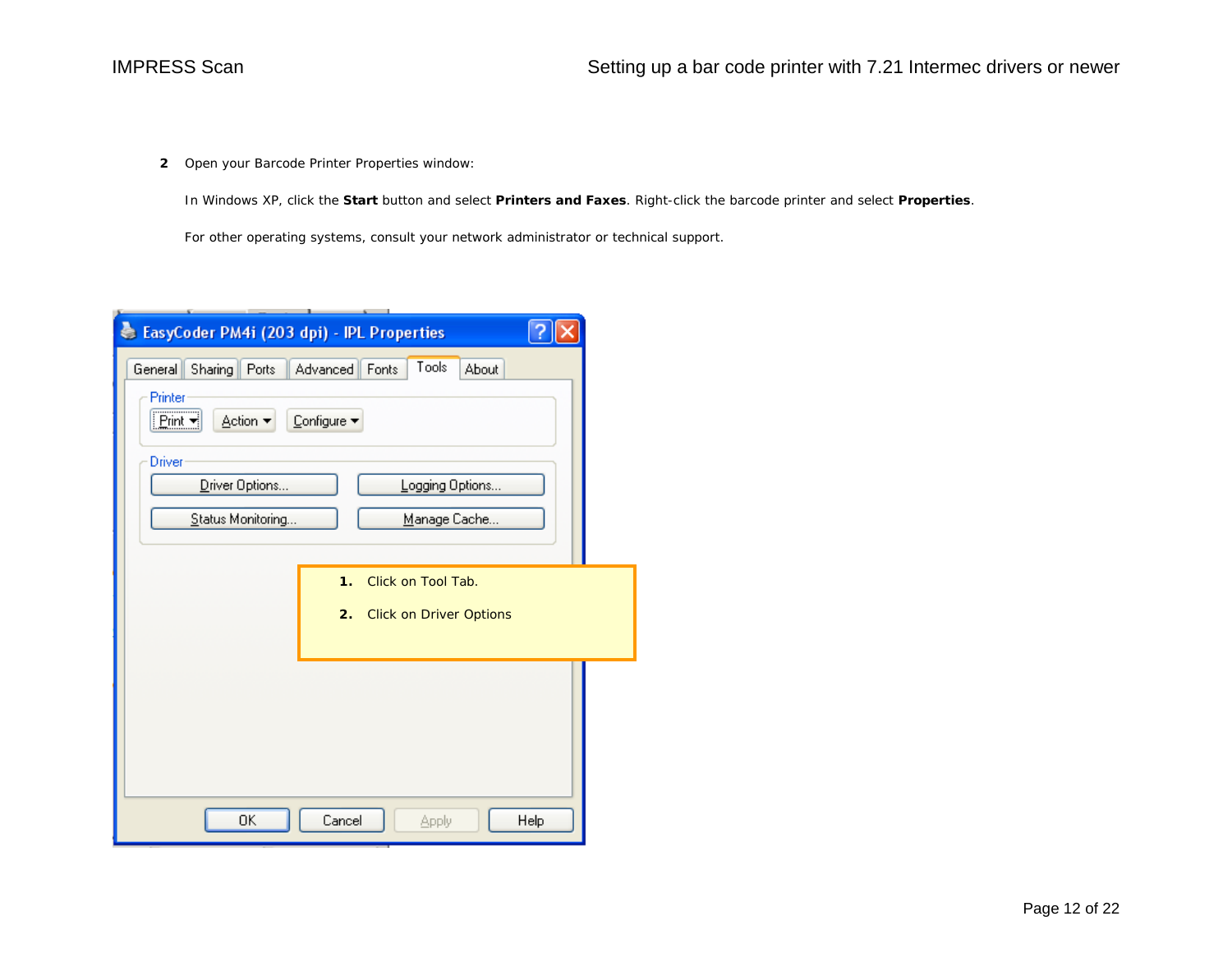| <b>Driver Options</b>                                                                                                                                                                                                                                                                                                                                                                                     |                                                                                                                                                                                                                                                                                                                |
|-----------------------------------------------------------------------------------------------------------------------------------------------------------------------------------------------------------------------------------------------------------------------------------------------------------------------------------------------------------------------------------------------------------|----------------------------------------------------------------------------------------------------------------------------------------------------------------------------------------------------------------------------------------------------------------------------------------------------------------|
| Network Settings<br>Administration<br>Regional Options<br><b>Printer Specifications</b><br><b>Network Features</b><br>◘ Bidirectional Communication<br>◘ Configuration Sharing<br>Available<br>Network Setup<br>Status:<br><b>Printing Preferences</b><br>Share settings between all users<br>Share settings between all documents<br>Security<br>v<br>Users allowed to modify settings:<br><b>Lisers</b> | 3. Click on Network Setting Tab.<br>Under Printing Preference check the following<br>4.<br>Share Setting between all Users<br>a.<br>Share Setting between all user<br>b <sub>1</sub>                                                                                                                           |
| Network users allowed to modify settings:<br>Users<br>v<br>0K<br>Cancel<br>Help<br>Apply                                                                                                                                                                                                                                                                                                                  | <b>Under</b><br>Security,<br>the<br><b>Information</b><br><b>Service</b><br>department has the option to set which user can<br>make changes to the setting for the printer. If<br>they opt to allow USER to make these change it<br>will decrease the need to call them for assistance<br>with printer issues. |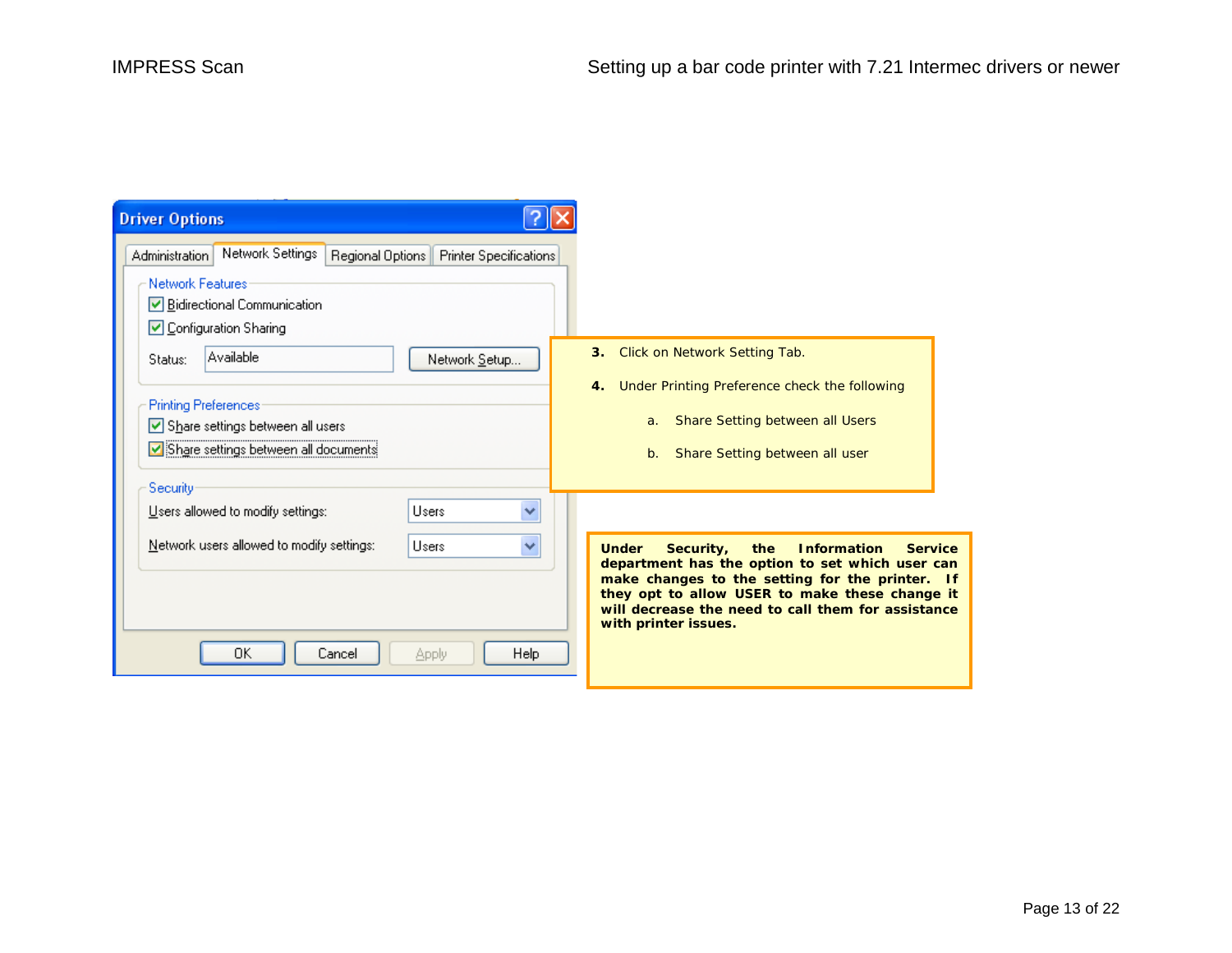| <b>Print</b>                                                                                                                                                                                                     |                                                                                                                                                                                                                                                                                                                              |  |
|------------------------------------------------------------------------------------------------------------------------------------------------------------------------------------------------------------------|------------------------------------------------------------------------------------------------------------------------------------------------------------------------------------------------------------------------------------------------------------------------------------------------------------------------------|--|
| Printer<br>EasyCoder C4 (203 dpi)<br>Name:<br>Status:<br>Ready<br>EasyCoder C4 (203 dpi)<br>Type:                                                                                                                | Properties<br>٧<br>Print to file                                                                                                                                                                                                                                                                                             |  |
| <b>Print Range</b><br>$\odot$ All<br>Current view<br>Current page<br>Pages from: 1<br>11<br>to:<br>Subset: All pages in range<br>×.<br>Page Handling<br>٥<br>1<br>Copies:<br>Page Scaling:<br>Shrink large pages | Preview<br>к<br>Reverse pages<br>et Definition Name:<br>MAJOR BASIC SET<br>Set Name:<br><b>MAJOR-001</b><br>Specialty:<br><b>GENERAL</b><br>Starije Method:<br><b>STEAM</b><br><b>Packaging Type:</b><br><b>CONTAINER</b><br>2.1<br><b>Assembled Date:</b><br>MAJOR-00<br>v<br>Then, within IMPRESS, when printing labels or |  |
| Auto-Rotate and Center<br>Choose Paper Source by PDF page size<br>Print What:<br>Document<br><b>Printing Tips</b><br>Advanced                                                                                    | countsheets, make sure that the Chose paper<br>Souce by PDF page size and Auto Rotate<br>and Center are checked.<br>٧<br>Units: Inches<br>Zoom: 99%<br>OK<br>Cancel                                                                                                                                                          |  |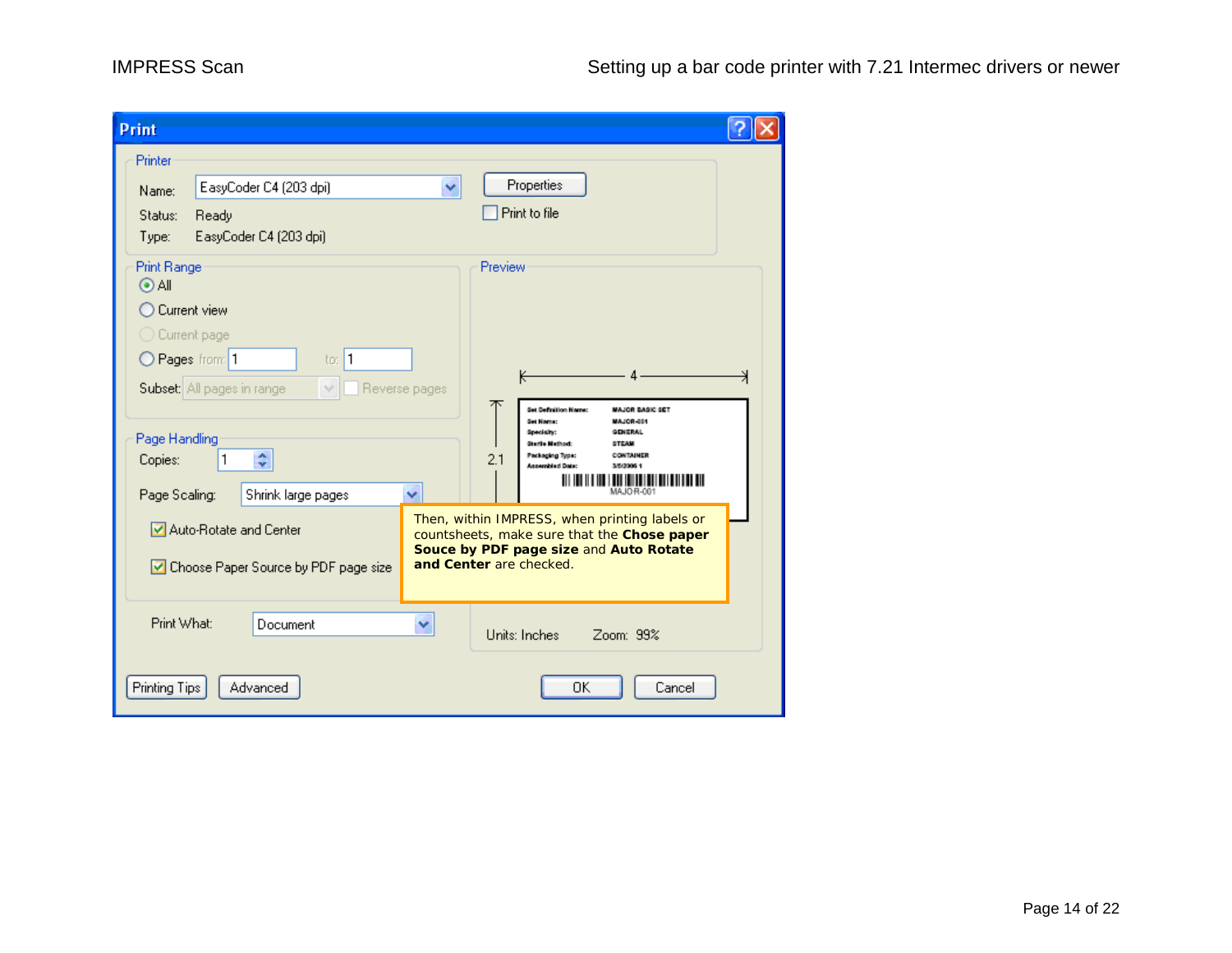### **NAVIGATING THE PM4i SETUP MENU**

**Understanding the Buttons**<br>Use the buttons and button combinations to perform functions on the PM4i. If you are using Fingerprint applications, you can assign custom functions to each button or disable individual buttons. For help, see the Intermec Fingerprint Developer's Guide.

#### **Understanding the Function Buttons**

| <b>Button Name</b> | <b>Button</b>        | <b>Description</b>                                                                                                           |
|--------------------|----------------------|------------------------------------------------------------------------------------------------------------------------------|
| Print              |                      | Feeds or pauses a print job. Reprints the last<br>printed label                                                              |
| Pause              | Pause                | Pauses and resumes printing.                                                                                                 |
| Pause + Shift      | Shift<br>Pause)      | Stops a Fingerprint application.                                                                                             |
| Setup              | Enter                | Enters Setup mode.                                                                                                           |
| Feed               | Feed                 | Feeds a blank label or other media type.                                                                                     |
| Feed + Shift       | $Food) +$<br>(Shift) | Perform a Testfeed (feed a blank label and adjust<br>the media feed).                                                        |
|                    | $\mathbf{i}$         | Display error messages, Ready-to-Work status,<br>and communication channel information.                                      |
| $\leq$ $>$         |                      | $\bigcirc$ or $\bigcirc$ After you press $\bigcirc$ , use these buttons to scroll<br>through error and information messages. |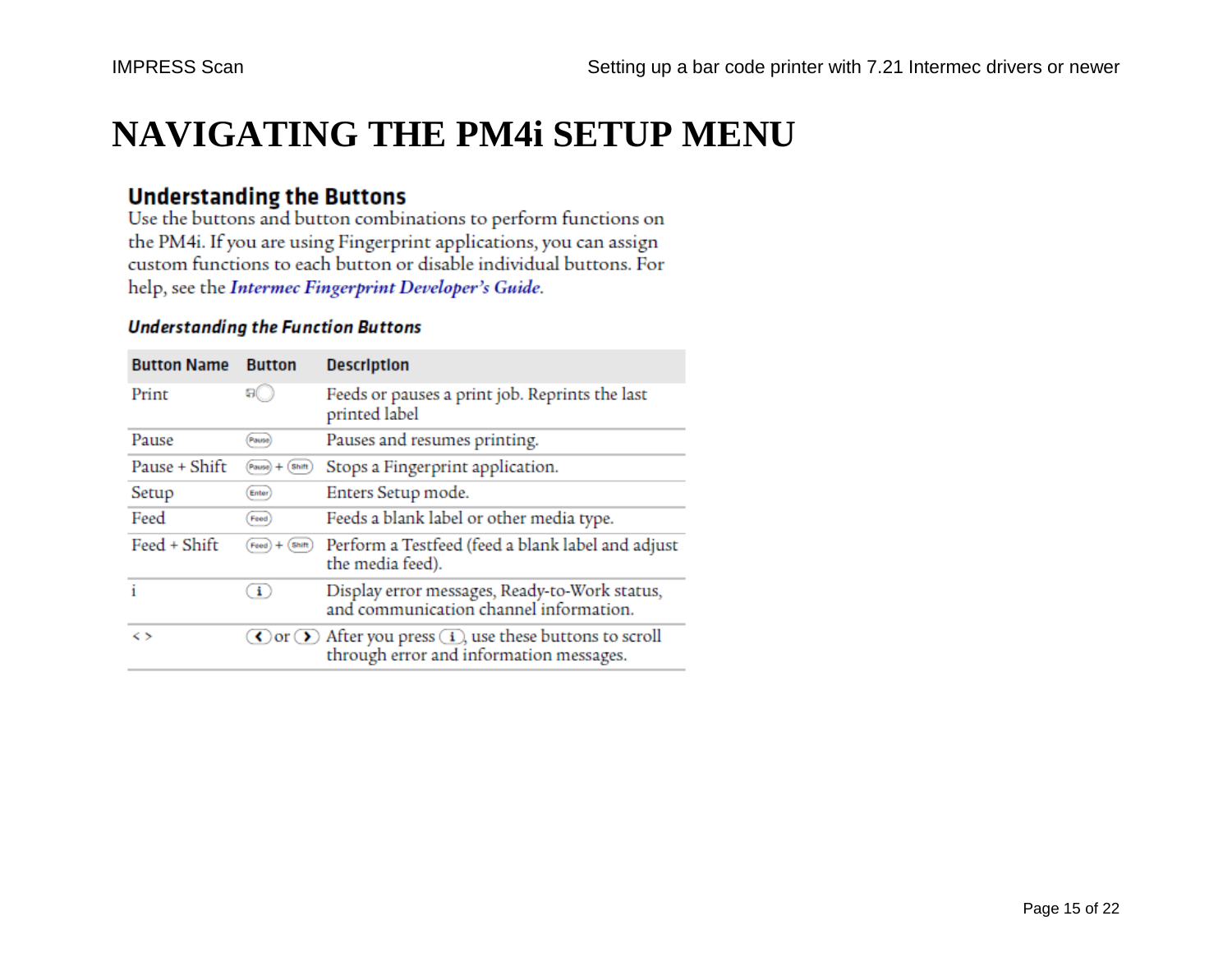#### **Understanding the LEDs**

The PM4i has three LEDs: Power, Status, and the Intermec Ready-to-Work® indicator.

#### **Understanding the LEDs**

| <b>LED</b>    | <b>State</b> | <b>Description</b>                                                                                  |
|---------------|--------------|-----------------------------------------------------------------------------------------------------|
| Power         | Solid green  | Power is on.                                                                                        |
| <b>Status</b> | Solid green  | The printer is ready.                                                                               |
|               |              | Flashing green The printer is communicating.                                                        |
|               | Solid red    | There is a printer error. For more<br>information, see "Troubleshooting the<br>Printer" on page 84. |

**The following diagrams will help you navigate the SETUP menu on the PM4i Printer. Press SETUP to enter the setup menu, and press it again at anytime to return to normal operation.**

### **IPL Main Level Setup Menu**

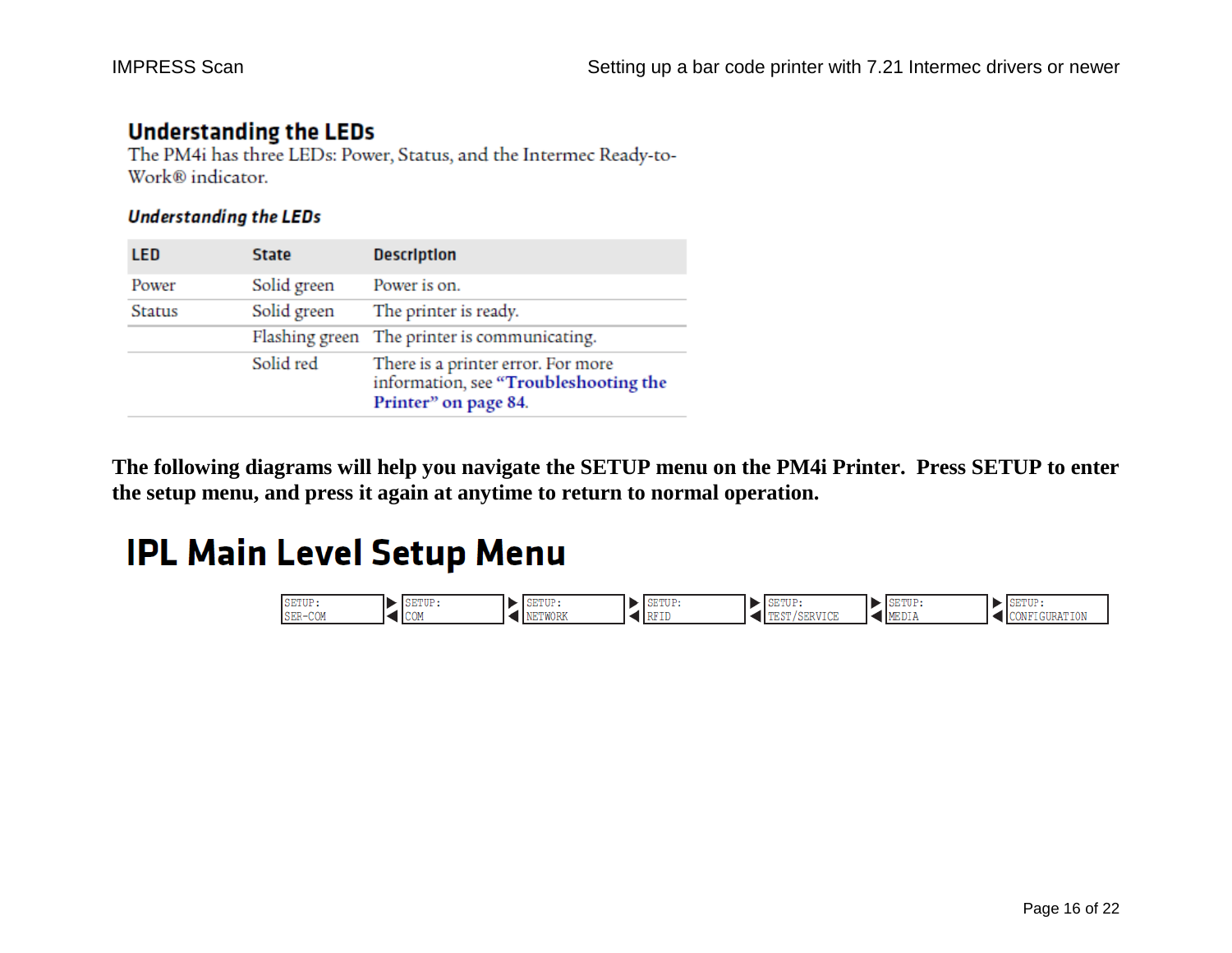### **IPL Ser-Com Menu**



### **IPL Network Menu**

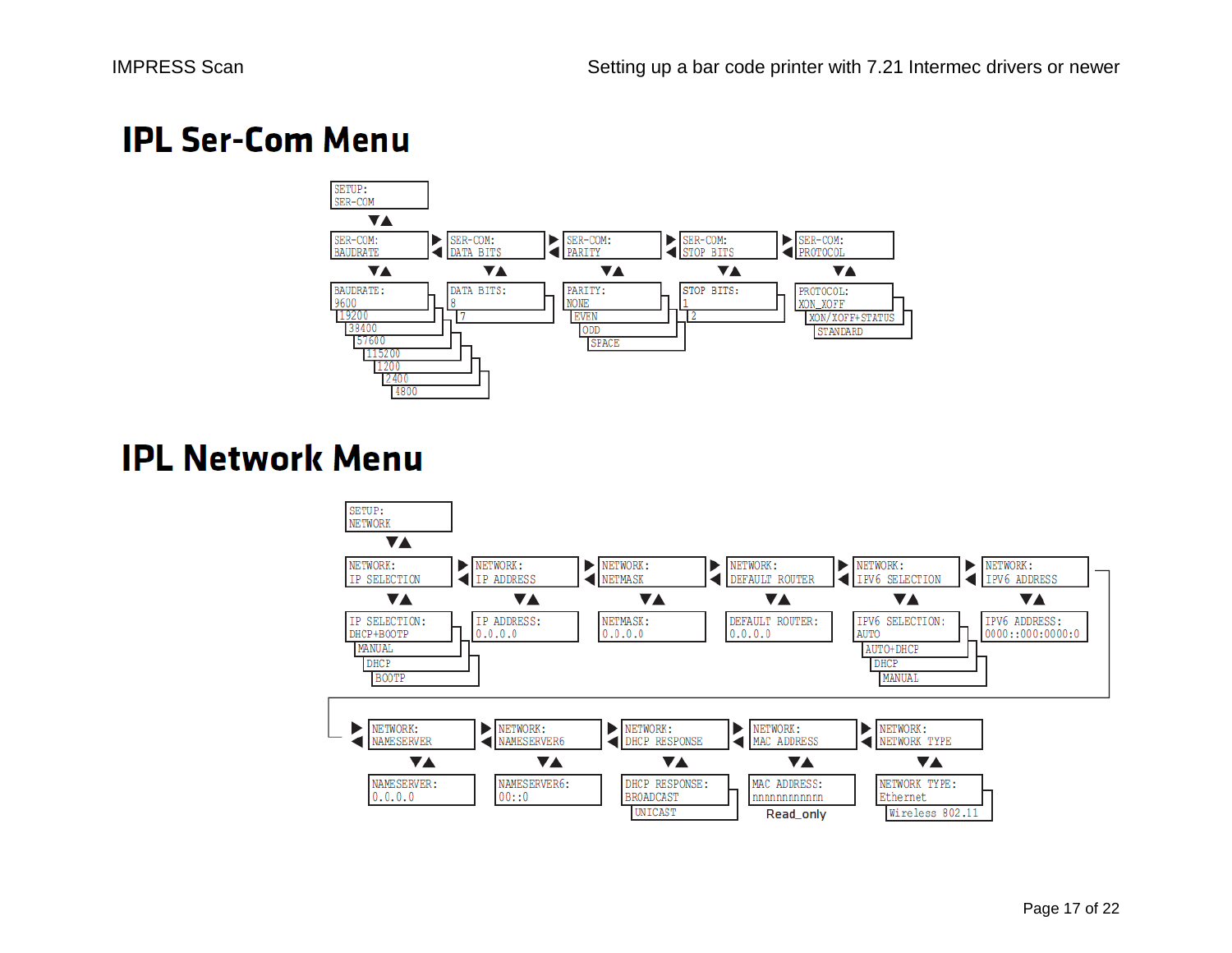### **IPL Test/Service Menu**

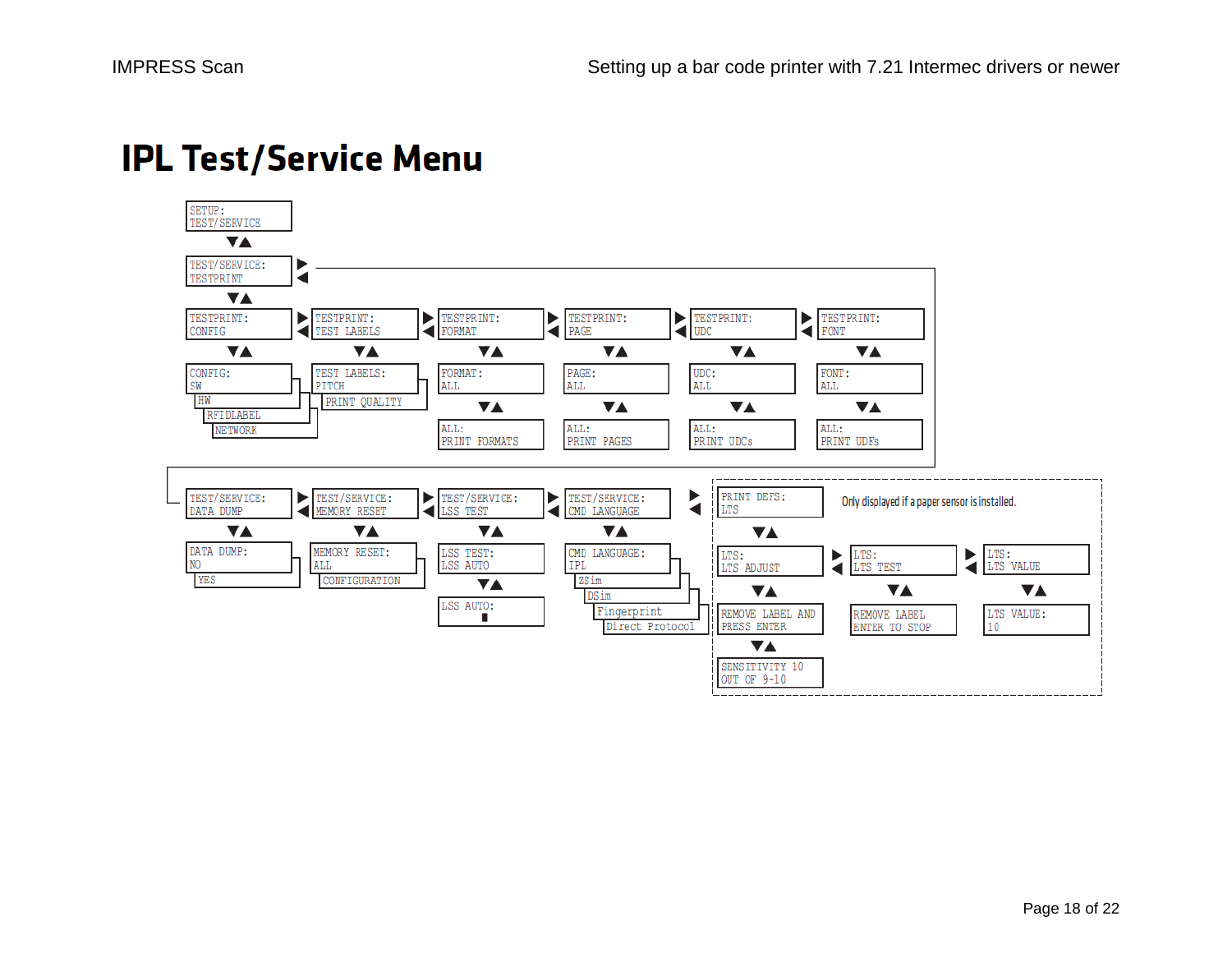## **IPL Media Menu**

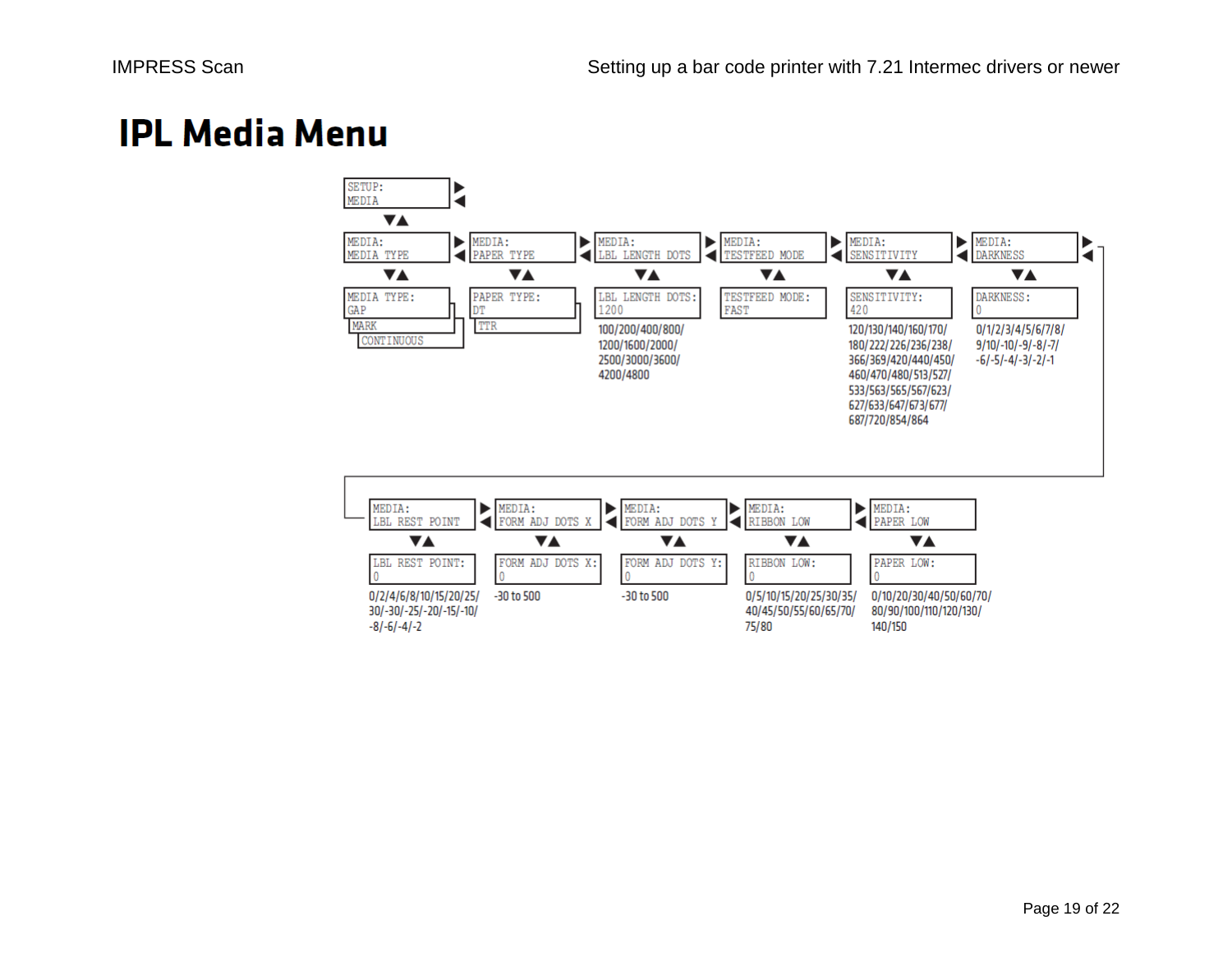# **IPL Configuration Menu**



### **NETWORKING**

The setup diagrams above will help get to the networking settings on the printer, but it is STRONGLY RECOMMENDED that you change the **IP Selection** (in the Network Menu) is set to **MANUAL**. By default, the printer is set to DHCP+BOOTP, but this may cause the IP Address to change each time the power is cycled on the printer. If the printer is configured properly for your network, the blue light on the front of the printer should be solid. If it's flashing, the printer is probably still setup for DHCP, or does not have proper IP Address information loaded.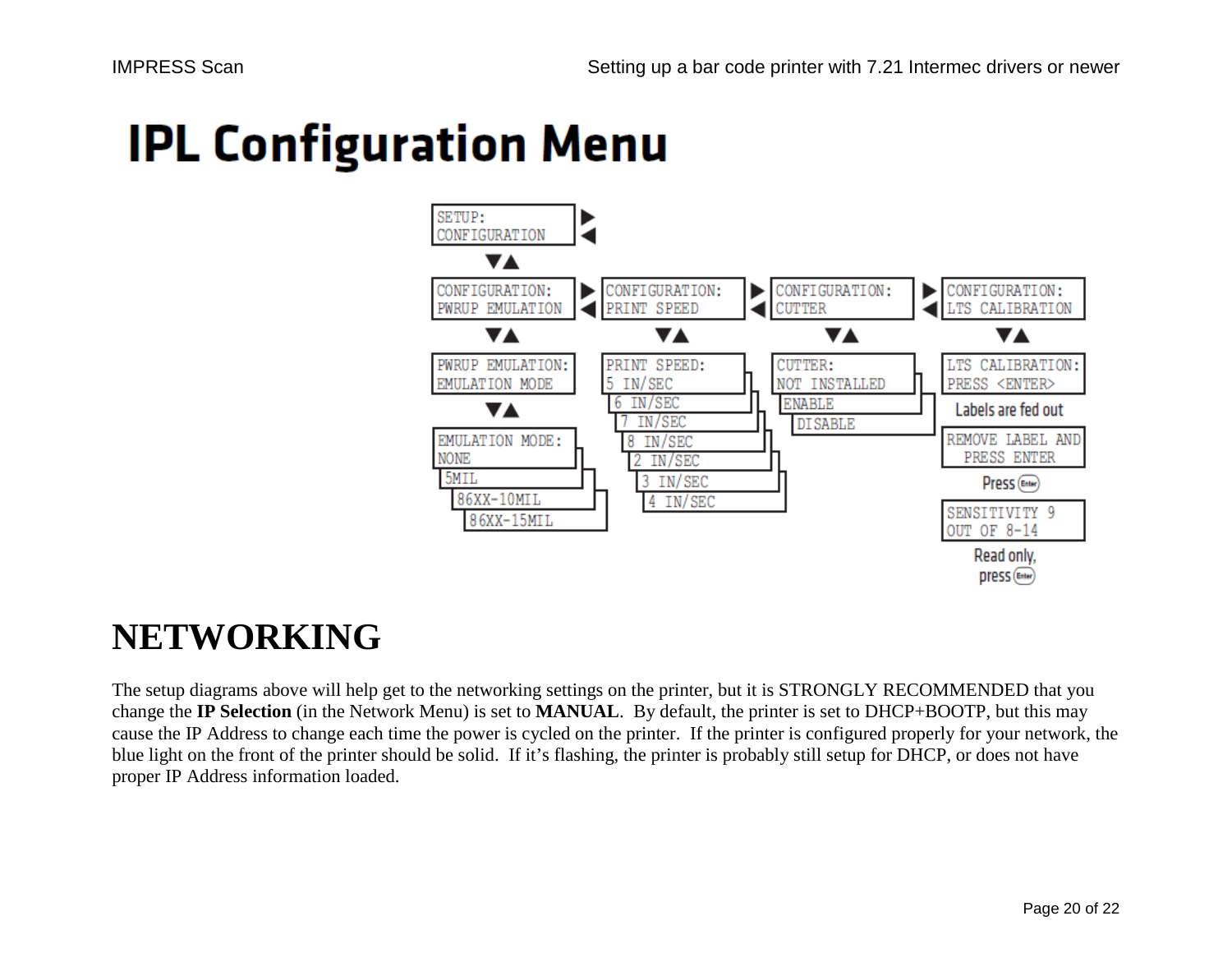## **TROUBLESHOOTING STEPS / FAQs**

If you are having trouble with printing to the PM4i printer, follow these steps:

- 1) Make sure the **labels and ribbons are loaded properly**. Double check the diagram on the inside of the door. To do a test print, hit SETUP, scroll to the right to TEST/SERVICE, and hit ENTER until you get to TEST PRINT/CONFIG. Hit ENTER, and when the display says TEST PRINT/CONFIG/SW, hit ENTER and a configuration label should print. If it prints, the labels and ribbons are loaded correctly.
	- a. If the ribbon feeds out with the labels (and does not rewind on the ribbon take-up spool), the printer is probably in DT (direct thermal) mode. Change the "Paper Type" to "TTR" in the Media menu.
	- b. If a label prints, but is too light, check to make sure that the "Sensitivity" (in the Media menu) is set to 366. If not, scroll left or right in the "Sensitivity" setting until it shows that value. Then print another test label. Keep in mind that you need to use the IMPRESS labels and ribbons from Informs, and not any other labels that may have come with the printer (i.e. 4"x4" DT labels).
- 2) Once you know the printer can print labels, you need to ensure **that the printer is properly connected to the PC** (either via the Network or USB/Serial cable. To test this, open the Windows Printer Driver on the PC (Start – Control Panel – Printers & Faxes – right-click the PM4i printer). On the General tab, click "Print Test Page". A label should print. If it does not, there is an incorrect setting, either in the Windows Driver on the Ports Tab, or in the printer itself. If you're printing via the network (Ethernet), you need to make sure that the "Port" selected is a "Standard TCP/IP Port", and make sure that the IP Address matches the IP Address set in printer (under the Network menu). *IP Addresses are normally assigned by the IT Department, and any IP Address or Networking issues should involve the Hospital's IT Department.*
- 3) Once the printer can print quality labels, and is connected to all PCs, you are ready to print using IMPRESS. A few other common issues you may run across once up and running with the PM4i are:
	- a. **"Paper Out" error** when you know a full roll and ribbon are loaded. This often happens when the ribbon has been fed incorrectly, and is fed through the plastic (smoke-colored) label guide. The labels go through this guide, but the ribbon should above it.
	- b. **Flashing blue light**, and the label jobs won't print. This usually means that the IP Address is incorrect, usually because the "IP Selection" is set to DHCP and not Manual (it should be set to Manual).
	- c. **Uneven print quality** from one side of the label to the other. The metal arm (magnetic) that holds the printhead in place can be moved from side to side. It should be in the center of the labels that you are printing (i.e. at the 2" point for 4" wide labels, or the 1" point for 2" wide labels). If the print is uneven, move the position of the arm slightly to apply more pressure toward the "